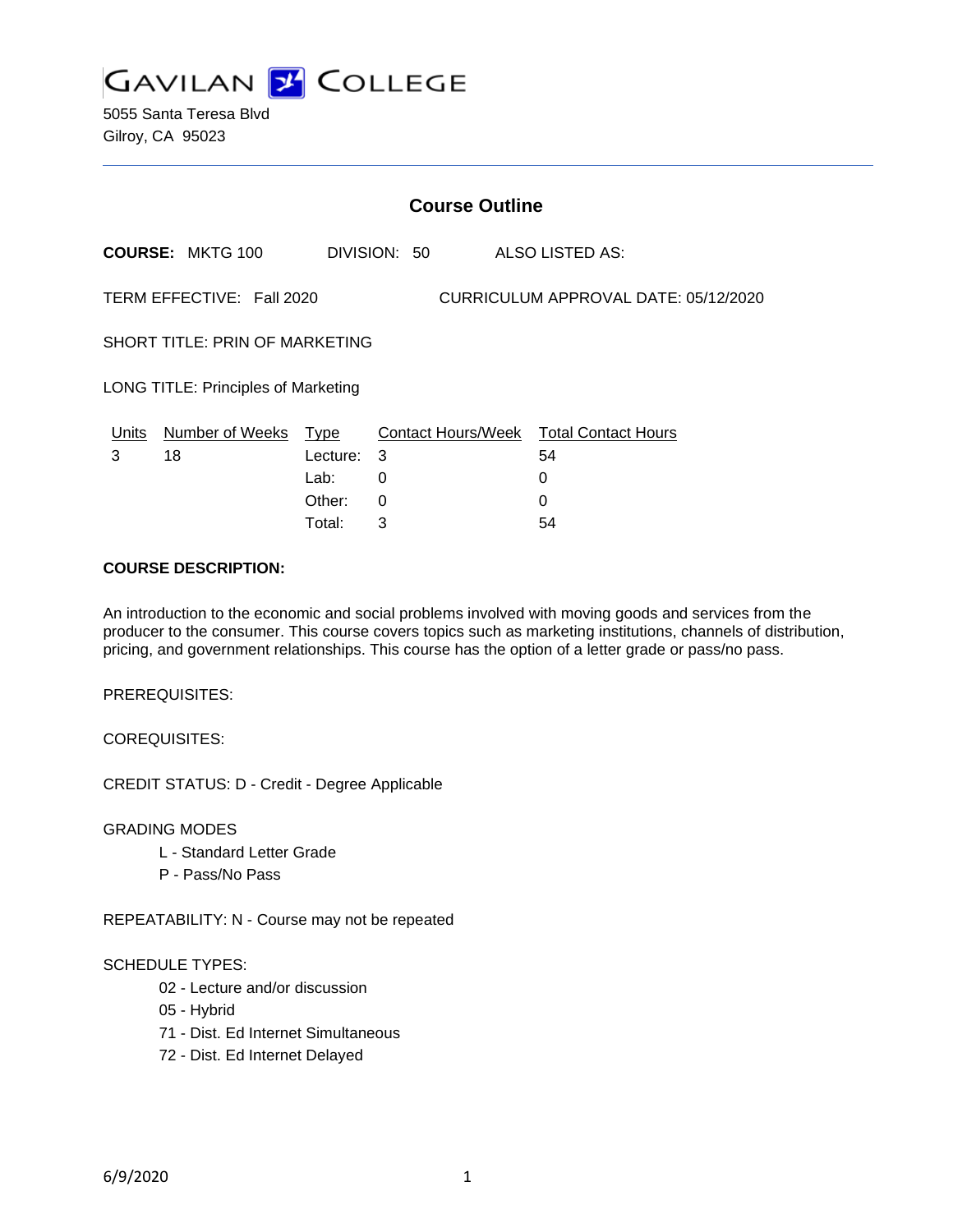## **STUDENT LEARNING OUTCOMES:**

By the end of this course, a student should:

1. Prepare a marketing plan for a product or service.

2. Describe the process of promoting products, brands, labels, packaging, and the marketing mix, including new trends.

3. Define marketing and the core concepts of needs, wants, demands, products, exchange, transactions, and markets.

## **CONTENT, STUDENT PERFORMANCE OBJECTIVES, OUT-OF-CLASS ASSIGNMENTS**

Curriculum Approval Date: 05/12/2020 10 Hours MAKING MARKETING VALUE DECISIONS Welcome to the World of Marketing: Creating and Delivering Value Strategic Market Planning: Painting the Big Picture Thriving in the Marketing Environment: The World is Flat Performance objectives: Explain the process utilized for making marketing decisions. Describe several strategies involved in marketing. 10 Hours UNDERSTANDING CONSUMERS' VALUE NEEDS Marketing Research: Gathering, Analyzing and Using Information Consumer Behavior: How and Why People Buy Business-to-Business Markets: How and Why Organizations Buy Sharpening the Focus: Target Marketing Strategies and Customer Relationship Management Performance objectives: Analyze the differences and similarities between why people and why organizations buy products. Explain marketing strategies. 10 Hours CREATING THE VALUE PROPOSITION Creating the Product Managing the Product Services and Other Intangibles: Marketing the Product That Isn't There Pricing the Product Performance objectives: Describe the criteria used for creating and for managing a product and provide examples 10 Hours COMMUNICATING THE VALUE PROPOSITION Catching the Buzz: Promotional Strategy and Integrated Marketing Communication Advertising, Sales Promotion, and Public Relations Personal Selling, Sales Management and Direct Marketing Performance objectives: Discuss promotional strategies and advertising techniques and provide examples.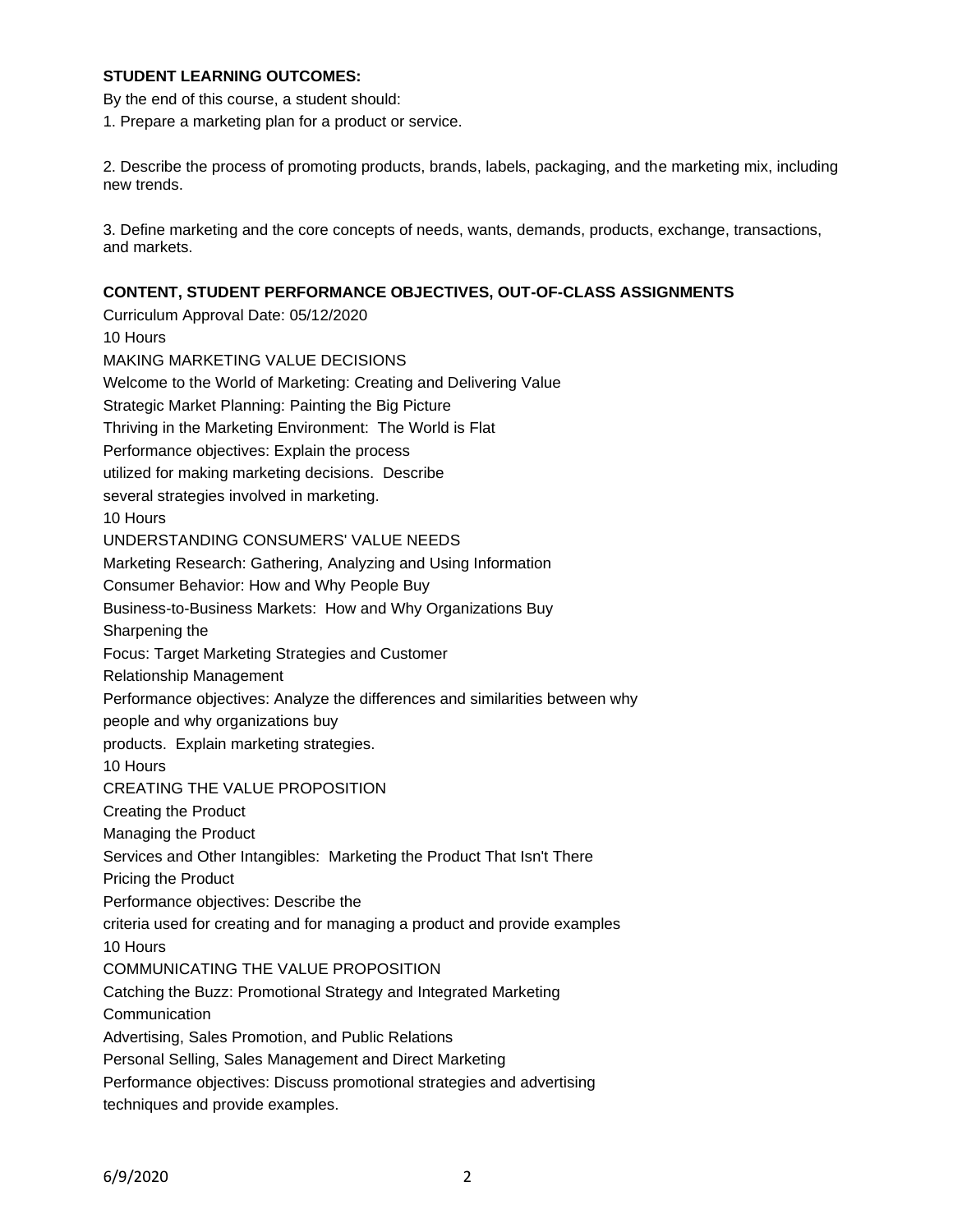10 Hours DELIVERING THE VALUE PROPOSITION Delivering Value Through Supply Chain Management: Channels of Distribution and Logistics Retailing: Bricks and Clicks Performance objectives: Explain what "Bricks and Clicks" means in relationship to the field of retail sales. 2 Hours Presentation of final projects. 2 Hours Final exam.

# **METHODS OF INSTRUCTION:**

Lecture, projects, exercises, videos.

### **OUT OF CLASS ASSIGNMENTS:**

Required Outside Hours: 108 Assignment Description: Homework: Read the chapters covered in the class lectures and do the assigned exercises at the end of the chapters. Work on projects.

### **METHODS OF EVALUATION:**

Writing assignments Percent of total grade: 30.00 % 30% - 50% Written homework; Reading reports; Lab reports; Essay exams Problem-solving assignments Percent of total grade: 40.00 % 30% - 70% Homework problems; Field work; Quizzes; Exams Objective examinations Percent of total grade: 30.00 %

#### **REPRESENTATIVE TEXTBOOKS:**

Required: Michael R. Solomon, Greg W. Marshall, Elnora W. Stuart . Marketing: Real People, Real Choices or other appropriate college level text.. Pearson; 9 edition (January 14, 2017),2017. ISBN: ISBN-13: 978-0134292663 Reading Level of Text, Grade: 12+ Verified by: Verified by:MS Word